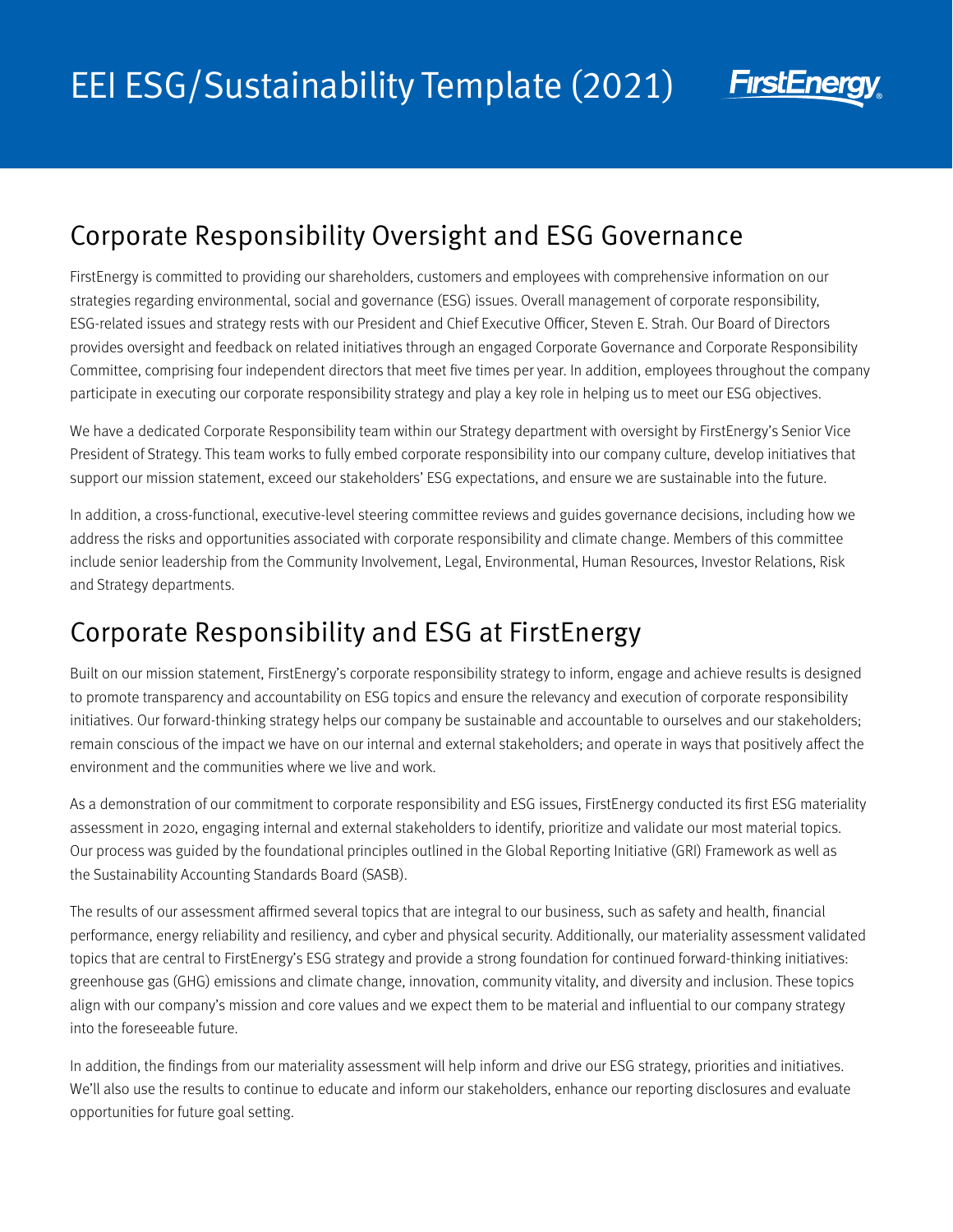As indicated by the materiality assessment, greenhouse gas emissions and climate change are material ESG topics for FirstEnergy. Our climate position and strategy, released in November 2020, reinforces our understanding that these are also important material ESG topics to our stakeholders. As our position states, we believe climate change is among the most important issues of our time, and we're committed to doing our part to ensure a bright and sustainable future for the communities we serve. Through the diligent execution of our climate strategy, we will work toward achieving carbon neutrality by 2050, which we view as a key step in meeting the climate challenge and building a sustainable energy future for the next generation. In addition, we have a responsibility to our stakeholders to proactively mitigate the company's climate change risks and capitalize on emerging opportunities in a carbon-neutral economy—all while meeting the changing needs of our diverse customer base.

Our climate strategy consists of the following key objectives:

- $\blacksquare$ Protecting and enhancing our transmission system to enable a clean-energy and carbon-neutral future.
- Building a technologically advanced distribution platform that improves grid reliability and resiliency while also enabling our company and customers to support a carbon-neutral economy.
- Being innovative and forward thinking as we explore opportunities for continued increased efficiency of our regulated coal generation fleet, incorporation of renewable resources and implementation of emerging technologies that support our company's mission.

Several recently announced goals support our climate position and climate strategy:

- As we continue to evaluate opportunities for regulated renewable generating sources, we have set a goal to own at least 50 MW of solar generation in West Virginia by 2025.
- Beginning in 2021, we plan for 100% of new purchases for our light-duty and aerial truck fleet to be electric or hybrid vehicles, creating a path to 30% fleet electrification by 2030 and eliminating more than 10,000 annual metric tons of CO<sub>2</sub>e by 2030.
- We pledge to achieve carbon neutrality by 2050, with an interim goal to reduce our companywide Scope 1 GHG emissions by 30% from our 2019 baseline by 2030. This will require significant business practice modifications to our distribution, transmission and generation operations, including a commitment to begin a thoughtful transition away from our two West Virginia coal generation facilities by 2050.

We encourage you to read more about our corporate responsibility and ESG initiatives, our Climate Report, climate story, Task Force on Climate-Related Financial Disclosures (TCFD) Report, strategic plan and more on our [Corporate Responsibility website.](http://www.fecorporateresponsibility.com)

This report contains forward-looking statements based on information available to the company. For more information, including our full forward-looking statement, please visit our [Shareholder Engagement page.](https://www.firstenergycorp.com/content/fecorp/investor/engagement.html)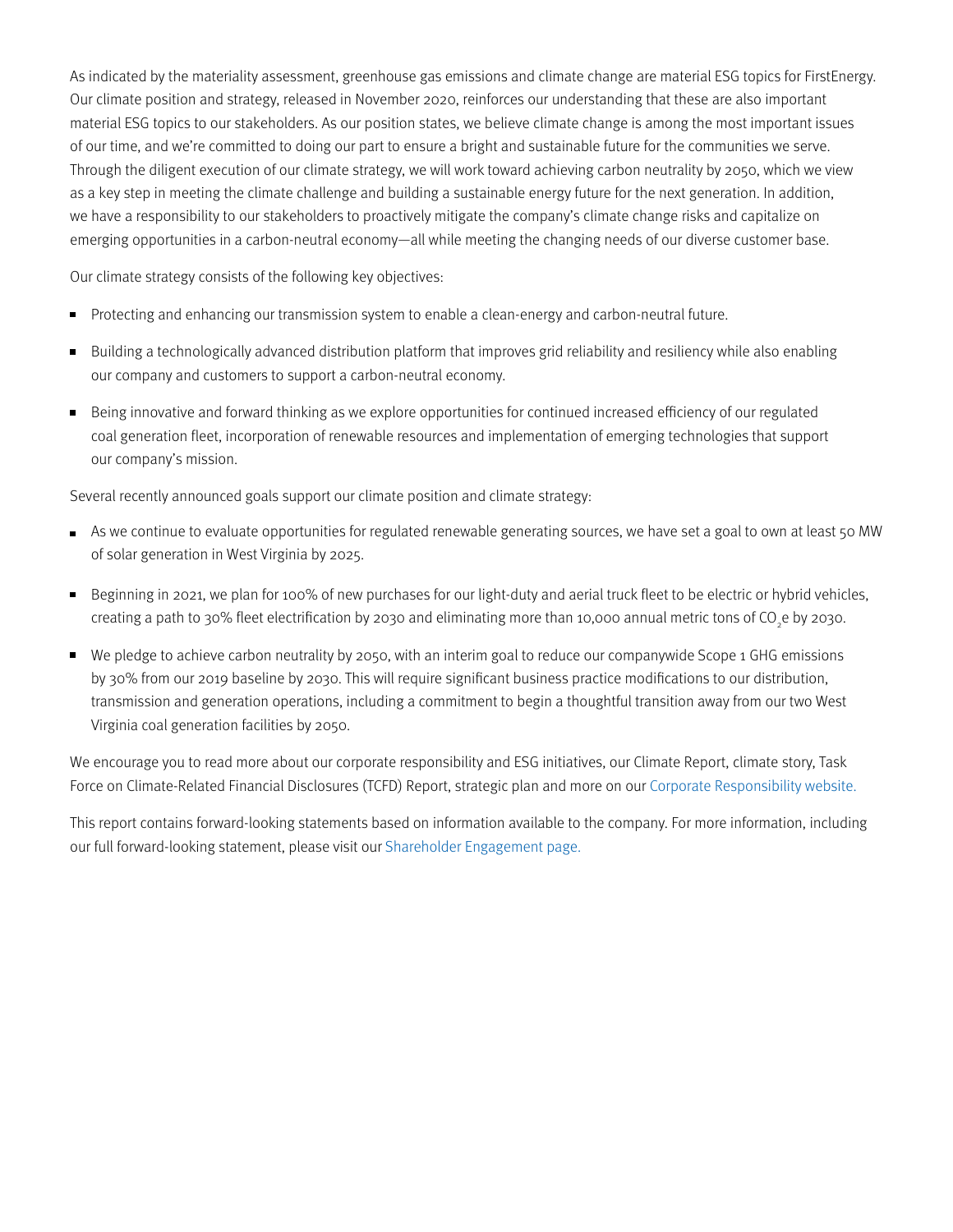



## Electric Company ESG/Sustainability Quantitative Information

| <b>Parent Company:</b>             | FirstEnergy Corp.                                                                                                                       |
|------------------------------------|-----------------------------------------------------------------------------------------------------------------------------------------|
| <b>Operating Company(s):</b>       | Ohio Edison, The Illuminating Company, Toledo Edison, Penn Power, West Penn Power, Penelec, Met-Ed, JCP&L, Mon Power and Potomac Edison |
| <b>Business Type(s):</b>           | Vertically integrated                                                                                                                   |
| <b>State(s) of Operation:</b>      | Maryland, New Jersey, New York, Ohio, Pennsylvania, West Virginia                                                                       |
| <b>State(s) with RPS Programs:</b> | Maryland, New Jersey, New York, Ohio, Pennsylvania                                                                                      |
| <b>Regulatory Environment:</b>     | Regulated                                                                                                                               |
| <b>Report Date:</b>                | 5/4/2021                                                                                                                                |

| Ref No.        | <b>Metric</b>                                           | 2019         | 2020    |  | 2050   Additional Information                                                                                                 |  |
|----------------|---------------------------------------------------------|--------------|---------|--|-------------------------------------------------------------------------------------------------------------------------------|--|
| Portfolio      |                                                         |              |         |  |                                                                                                                               |  |
| $\overline{1}$ | Owned Nameplate Generation Capacity at end of year (MW) |              |         |  | Net demonstrated capacity as reported<br>in FE's 10-K Filing 2020 data represents<br>anticipated year-end nameplate capacity. |  |
| 1.1            | Coal                                                    | 3,082        | 3,082   |  |                                                                                                                               |  |
| 1.2            | Natural Gas                                             | $\mathbf{0}$ | $\circ$ |  |                                                                                                                               |  |
| 1.3            | Nuclear                                                 | $\mathbf{0}$ | $\circ$ |  |                                                                                                                               |  |
| 1.4            | Petroleum                                               | $\circ$      | $\circ$ |  |                                                                                                                               |  |
| 1.5            | Total Renewable Energy Resources                        |              |         |  |                                                                                                                               |  |
| 1.5.1          | Biomass/Biogas                                          | $\circ$      | $\circ$ |  |                                                                                                                               |  |
| 1.5.2          | Geothermal                                              | $\mathbf{0}$ | $\circ$ |  |                                                                                                                               |  |
| 1.5.3          | Hydroelectric                                           | 697          | 697     |  |                                                                                                                               |  |
| 1.5.4          | Solar                                                   | $\mathbf{0}$ | $\circ$ |  |                                                                                                                               |  |
| 1.5.5          | Wind                                                    | $\mathbf{0}$ | 0       |  |                                                                                                                               |  |
| 1.6            | Other                                                   | $\circ$      | $\circ$ |  |                                                                                                                               |  |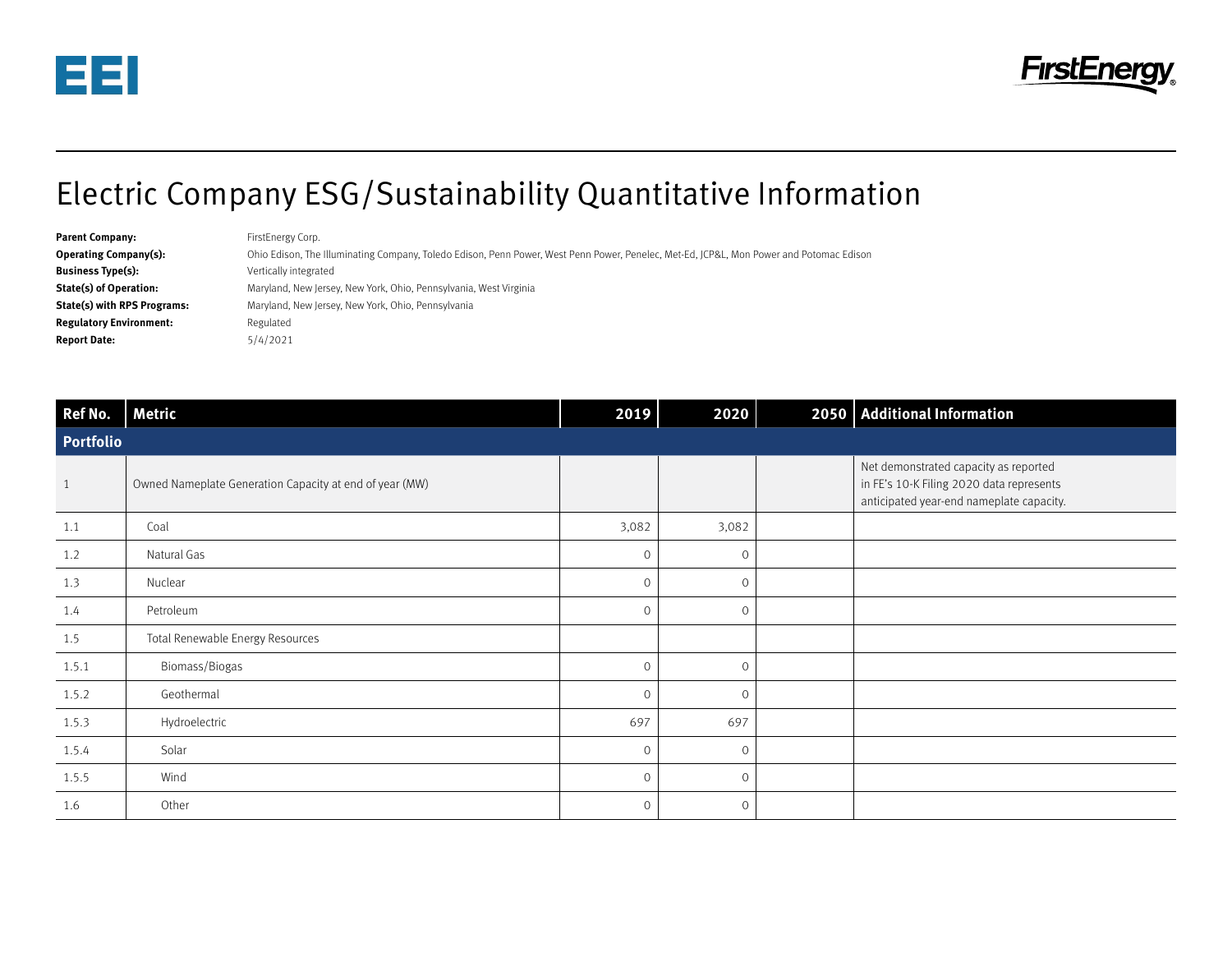| Ref No.        | <b>Metric</b>                                | 2019         | 2020                |  | 2050 Additional Information                                                     |
|----------------|----------------------------------------------|--------------|---------------------|--|---------------------------------------------------------------------------------|
| Portfolio      |                                              |              |                     |  |                                                                                 |
| $\overline{2}$ | Net Generation for the data year (MWh)       | 65,266,343   | 61,496,572          |  |                                                                                 |
| 2.1            | Coal                                         |              |                     |  |                                                                                 |
| 2.2            | Natural Gas                                  |              |                     |  |                                                                                 |
| 2.3            | Nuclear                                      |              |                     |  |                                                                                 |
| 2.4            | Petroleum                                    |              |                     |  |                                                                                 |
| 2.5            | Total Renewable Energy Resources             |              |                     |  |                                                                                 |
| 2.5.1          | Biomass/Biogas                               |              |                     |  |                                                                                 |
| 2.5.2          | Geothermal                                   |              |                     |  |                                                                                 |
| 2.5.3          | Hydroelectric                                |              |                     |  |                                                                                 |
| 2.5.4          | Solar                                        |              |                     |  |                                                                                 |
| 2.5.5          | Wind                                         |              |                     |  |                                                                                 |
| 2.6            | Other                                        |              |                     |  |                                                                                 |
| 2.i            | Owned Net Generation for the data year (MWh) |              |                     |  | Net generation data as reported on EIA's<br>Form 923, and FE's internal numbers |
| 2.1.i          | Coal                                         | 19,595,231   | 15,953,647          |  |                                                                                 |
| 2.2.i          | Natural Gas                                  | $\mathbf 0$  | $\mathsf O$         |  |                                                                                 |
| 2.3.i          | Nuclear                                      | $\mathbf{0}$ | $\mathsf{O}\xspace$ |  |                                                                                 |
| 2.4.i          | Petroleum                                    | $\circ$      | $\mathbf 0$         |  |                                                                                 |
| 2.5.i          | Total Renewable Energy Resources             |              |                     |  |                                                                                 |
| 2.5.1.i        | Biomass/Biogas                               | $\mathbf 0$  | $\mathsf{O}\xspace$ |  |                                                                                 |
| 2.5.2.i        | Geothermal                                   | $\mathbf 0$  | $\mathsf{O}\xspace$ |  |                                                                                 |
| 2.5.3.i        | Hydroelectric                                | $-94,127$    | $-91,795$           |  |                                                                                 |
| 2.5.4.i        | Solar                                        | $\mathbf 0$  | $\mathsf{O}\xspace$ |  |                                                                                 |
| 2.5.5.i        | Wind                                         | $\mathbf 0$  | $\mathsf{O}\xspace$ |  |                                                                                 |
| 2.6.i          | Other                                        | $\mbox{O}$   | $\mathsf{O}\xspace$ |  |                                                                                 |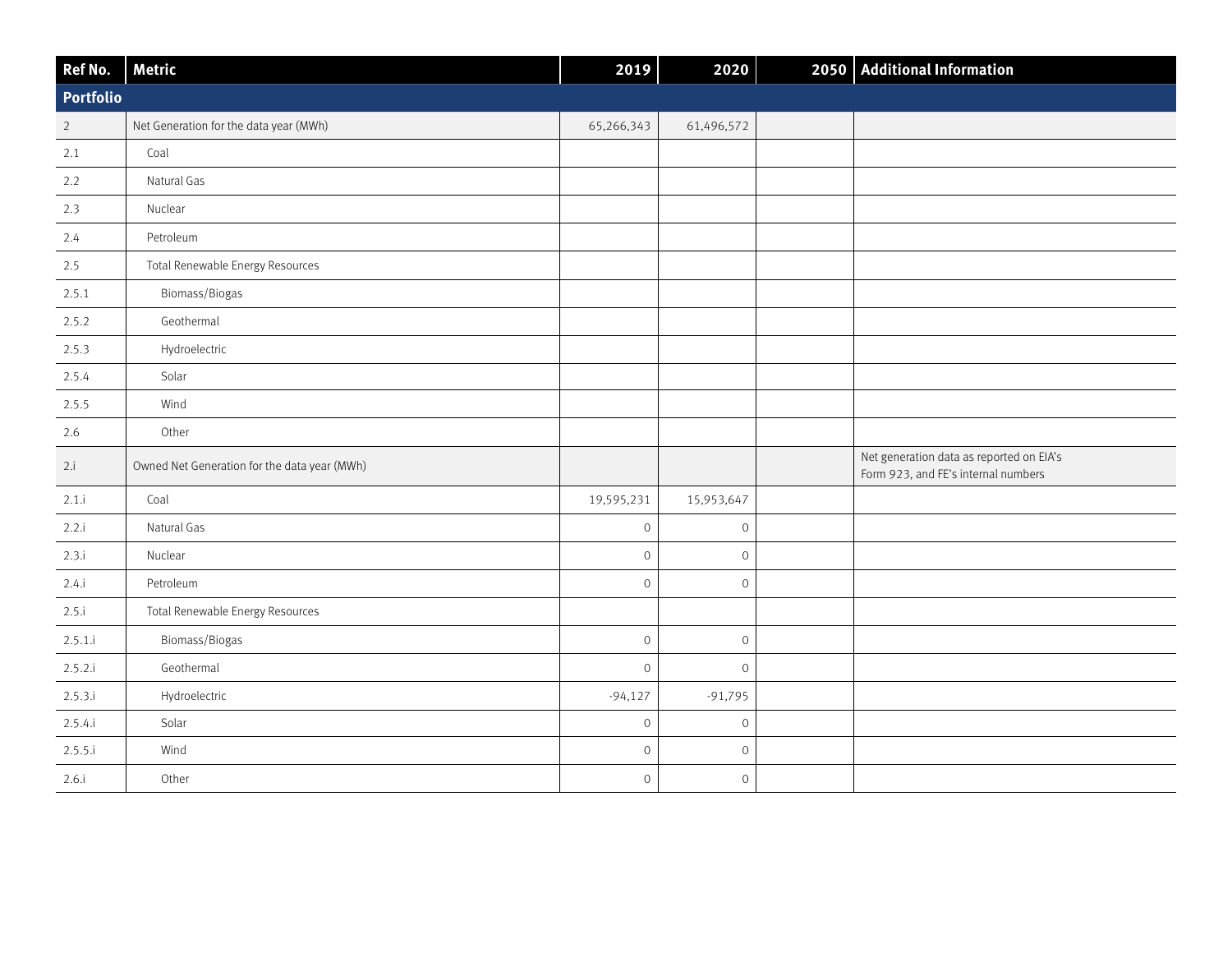| Ref No.          | <b>Metric</b>                                                                           | 2019          | 2020          |  | 2050   Additional Information                                                                                                                                                                                           |
|------------------|-----------------------------------------------------------------------------------------|---------------|---------------|--|-------------------------------------------------------------------------------------------------------------------------------------------------------------------------------------------------------------------------|
| <b>Portfolio</b> |                                                                                         |               |               |  |                                                                                                                                                                                                                         |
| 2.11             | Purchased Net Generation for the data year (MWh)                                        | 45,765,239    | 45,634,720    |  | Total Purchased Generation as found in FE's FERC Form 1's.<br>MWh purchased from an FE owned company were removed<br>to avoid double counting of emissions. Regional eGRID<br>emission factors used in the calculation. |
| $2.1$ .ii        | Coal                                                                                    |               |               |  |                                                                                                                                                                                                                         |
| 2.2.1i           | Natural Gas                                                                             |               |               |  |                                                                                                                                                                                                                         |
| 2.3.ii           | Nuclear                                                                                 |               |               |  |                                                                                                                                                                                                                         |
| $2.4$ .ii        | Petroleum                                                                               |               |               |  |                                                                                                                                                                                                                         |
| 2.5.ii           | Total Renewable Energy Resources                                                        |               |               |  |                                                                                                                                                                                                                         |
| $2.5.1$ .ii      | Biomass/Biogas                                                                          |               |               |  |                                                                                                                                                                                                                         |
| $2.5.2$ .ii      | Geothermal                                                                              |               |               |  |                                                                                                                                                                                                                         |
| 2.5.3.1i         | Hydroelectric                                                                           |               |               |  |                                                                                                                                                                                                                         |
| 2.5.4.1i         | Solar                                                                                   |               |               |  |                                                                                                                                                                                                                         |
| 2.5.5.1i         | Wind                                                                                    |               |               |  |                                                                                                                                                                                                                         |
| $2.6.$ ii        | Other                                                                                   |               |               |  |                                                                                                                                                                                                                         |
| $\overline{3}$   | Investing in the Future: Capital Expenditures, Energy Efficiency (EE), and Smart Meters |               |               |  |                                                                                                                                                                                                                         |
| 3.1              | Total Annual Capital Expenditures (nominal dollars)                                     | 2,992,000,000 | 2,986,000,000 |  |                                                                                                                                                                                                                         |
| 3.2              | Incremental Annual Electricity Savings from EE Measures (MWh)                           | 1,327,666     | 1,013,955     |  |                                                                                                                                                                                                                         |
| 3.3              | Incremental Annual Investment in Electric EE Programs (nominal dollars)                 | 159,000,000   | 125,000,000   |  |                                                                                                                                                                                                                         |
| 3.4              | Percent of Total Electric Customers with Smart Meters (at end of year)                  | 34%           | 39%           |  |                                                                                                                                                                                                                         |
| $\overline{4}$   | Retail Electric Customer Count (at end of year)                                         |               |               |  |                                                                                                                                                                                                                         |
| 4.1              | Commercial                                                                              | 735,442       | 737,197       |  |                                                                                                                                                                                                                         |
| 4.2              | Industrial                                                                              | 23,168        | 23,004        |  |                                                                                                                                                                                                                         |
| 4.3              | Residential                                                                             | 5,373,113     | 5,407,958     |  |                                                                                                                                                                                                                         |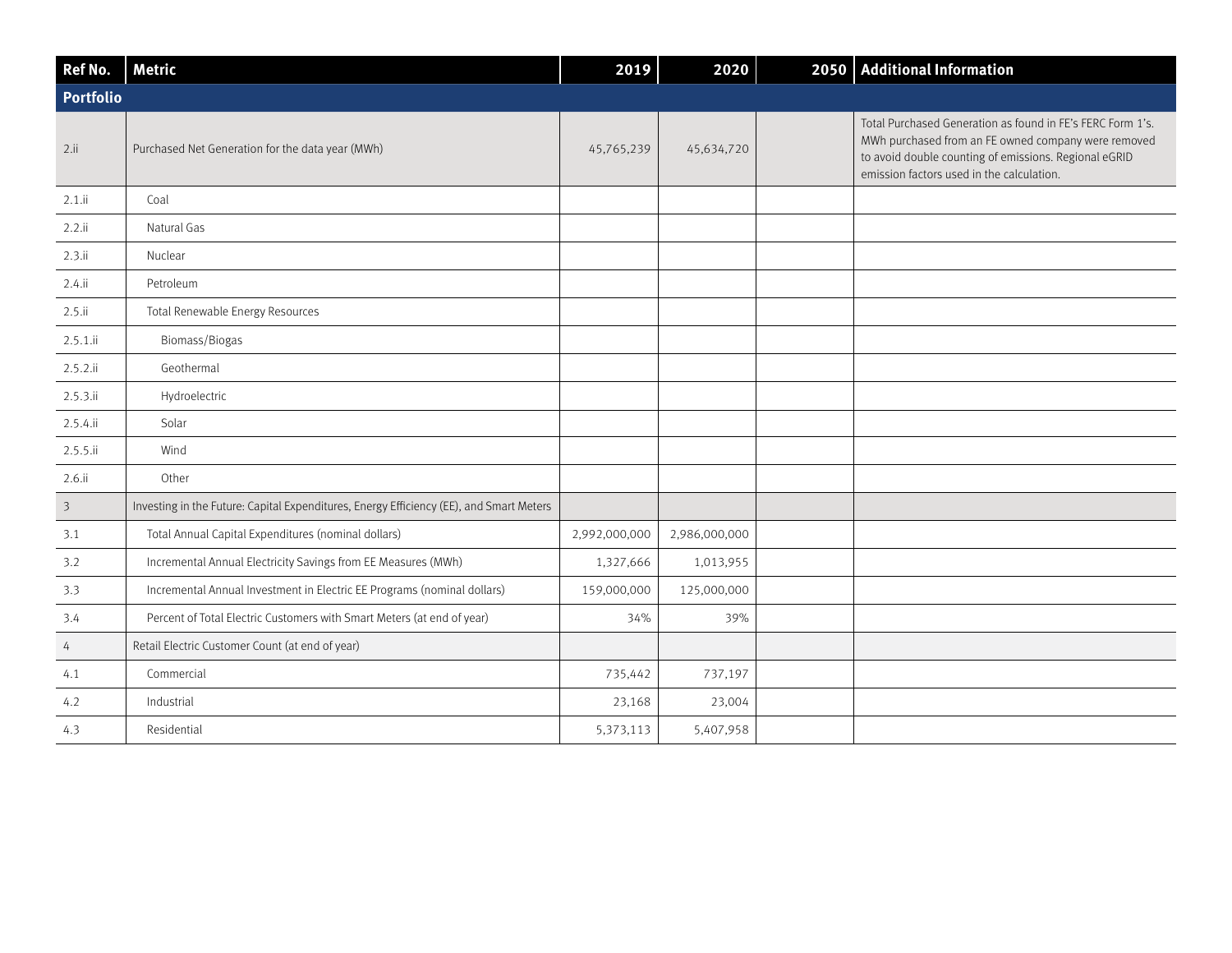| Ref No.          | <b>Metric</b>                                                                                                                                                            | 2019       | 2020       |               | 2050 Additional Information                             |
|------------------|--------------------------------------------------------------------------------------------------------------------------------------------------------------------------|------------|------------|---------------|---------------------------------------------------------|
| <b>Emissions</b> |                                                                                                                                                                          |            |            |               |                                                         |
|                  | GHG Emissions: Carbon Dioxide (CO <sub>2</sub> ) and Carbon Dioxide Equivalent (CO <sub>2</sub> e)                                                                       |            |            |               |                                                         |
| $\overline{5}$   | Note: The alternatives available below are intended to provide flexibility in reporting<br>GHG emissions, and should be used to the extent appropriate for each company. |            |            |               |                                                         |
| 5.1              | Owned Generation (1) (2) (3)                                                                                                                                             |            |            |               |                                                         |
| 5.1.1            | Carbon Dioxide (CO <sub>2</sub> )                                                                                                                                        |            |            |               |                                                         |
| 5.1.1.1          | Total Owned Generation CO <sub>2</sub> Emissions (MT)                                                                                                                    | 17,839,367 | 14,441,433 | $\mathcal{O}$ |                                                         |
| 5.1.1.2          | Total Owned Generation CO <sub>2</sub> Emissions Intensity (MT/Net MWh)                                                                                                  | 0.915      | 0.910      |               |                                                         |
| 5.1.2            | Carbon Dioxide Equivalent (CO <sub>2</sub> e)                                                                                                                            |            |            |               |                                                         |
| 5.1.2.1          | Total Owned Generation CO <sub>2</sub> e Emissions (MT)                                                                                                                  | 17,935,528 | 14,519,279 |               |                                                         |
| 5.1.2.2          | Total Owned Generation CO <sub>2</sub> e Emissions Intensity (MT/Net MWh)                                                                                                | 0.920      | 0.915      |               |                                                         |
| 5.2              | Purchased Power (4)                                                                                                                                                      |            |            |               |                                                         |
| 5.2.1            | Carbon Dioxide (CO <sub>2</sub> )                                                                                                                                        |            |            |               |                                                         |
| 5.2.1.1          | Total Purchased Generation CO <sub>2</sub> Emissions (MT)                                                                                                                |            |            |               |                                                         |
| 5.2.1.2          | Total Purchased Generation CO <sub>2</sub> Emissions Intensity (MT/Net MWh)                                                                                              |            |            |               |                                                         |
| 5.2.2            | Carbon Dioxide Equivalent (CO <sub>2</sub> e)                                                                                                                            |            |            |               |                                                         |
| 5.2.2.1          | Total Purchased Generation CO <sub>2</sub> e Emissions (MT)                                                                                                              | 31,927,583 | 28,230,946 |               |                                                         |
| 5.2.2.2          | Total Purchased Generation CO <sub>2</sub> e Emissions (MT)                                                                                                              | 0.698      | 0.619      |               |                                                         |
| 5.3              | Owned Generation + Purchased Power                                                                                                                                       |            |            |               |                                                         |
| 5.3.1            | Carbon Dioxide (CO <sub>2</sub> )                                                                                                                                        |            |            |               |                                                         |
| 5.3.1.1          | Total Owned + Purchased Generation CO <sub>2</sub> Emissions (MT)                                                                                                        |            |            |               |                                                         |
| 5.3.1.2          | Total Owned + Purchased Generation CO <sub>2</sub> Emissions Intensity (MT/Net MWh)                                                                                      |            |            |               |                                                         |
| 5.3.2            | Carbon Dioxide Equivalent (CO <sub>2</sub> e)                                                                                                                            |            |            |               |                                                         |
| 5.3.2.1          | Total Owned + Purchased Generation CO <sub>2</sub> e Emissions (MT)                                                                                                      | 49,863,111 | 42,750,225 |               |                                                         |
| 5.3.2.2          | Total Owned + Purchased Generation CO <sub>2</sub> e Emissions Intensity (MT/Net MWh)                                                                                    | 0.764      | 0.695      |               |                                                         |
| 5.4              | Non-Generation CO <sub>2</sub> e Emissions                                                                                                                               |            |            |               |                                                         |
| 5.4.1            | Fugitive CO <sub>2</sub> e emissions of sulfur hexafluoride (MT) (5)                                                                                                     | 114,680.00 | 134,518.00 |               |                                                         |
| 5.4.2            | Fugitive CO <sub>2</sub> e emissions from natural gas distribution (MT) (6)                                                                                              |            |            |               | FirstEnergy does not have any natural gas distribution. |